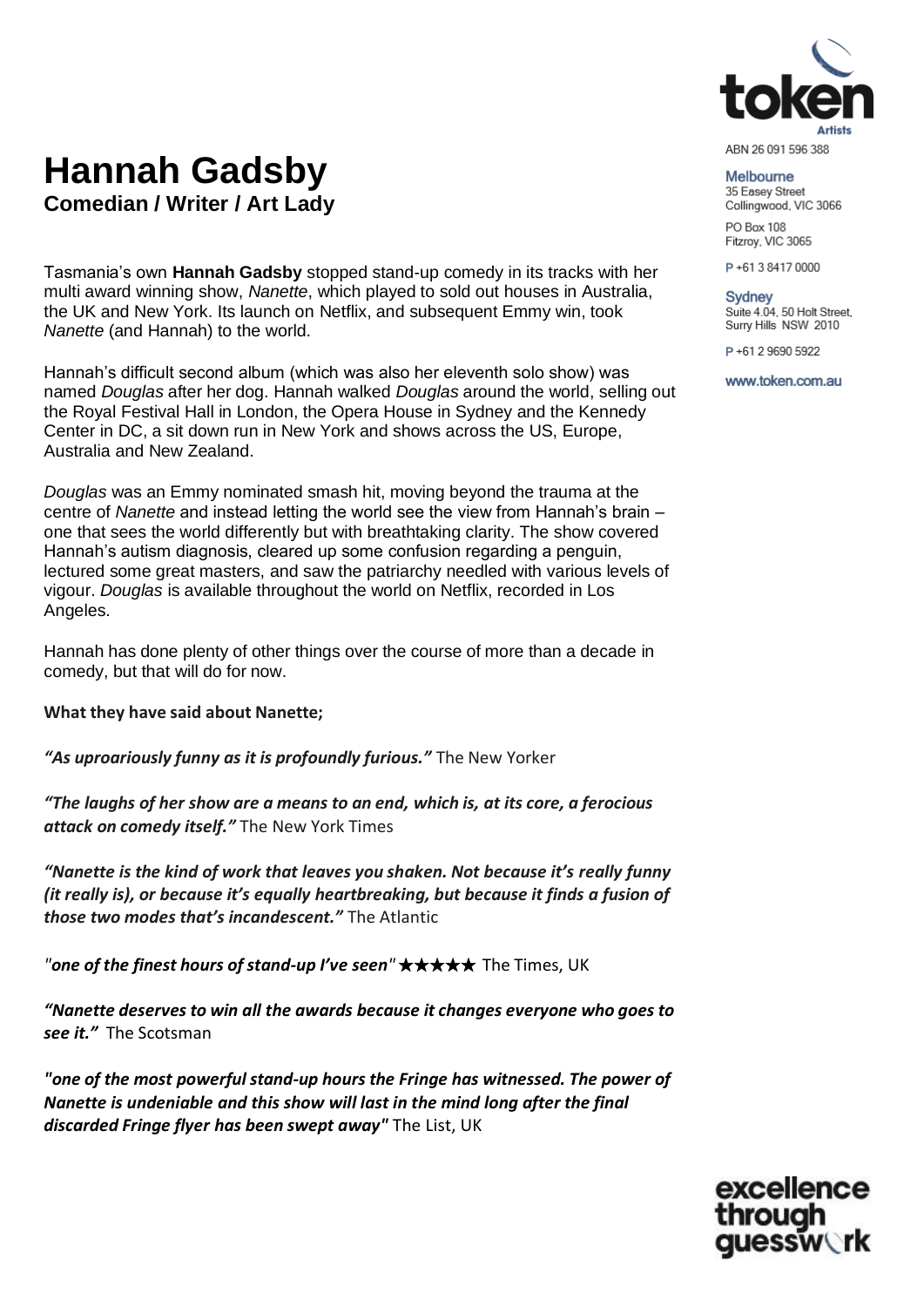

ABN 26 091 596 388

#### Melbourne

35 Easey Street Collingwood, VIC 3066

PO Box 108 Fitzroy, VIC 3065

P+61384170000

#### Sydney Suite 4.04, 50 Holt Street,

Surry Hills NSW 2010

P+61 2 9690 5922

www.token.com.au

**WINNER, Emmy Award for Outstanding Writing for a Variety Special WINNER, Peabody Award WINNER, Comedy Special Of The Year, Just for Laughs Montreal WINNER, Best Comedy Show, Melbourne International Comedy Festival WINNER, Helpmann Award for Best Comedy Performer (Australia) WINNER, Best Comedy Show, Edinburgh Fringe Festival WINNER, Best Performer In A Television Comedy, AACTA Awards**

## **Live Shows**

#### **2021** *Body of Work* **– Solo Show**

Canberra, Hobart, Darwin, Perth, Adelaide, Melbourne, Brisbane, Wellington, Auckland, Sydney

#### **2019** *Douglas* **– Solo Show**

Adelaide, Melbourne, Los Angeles, New York, San Francisco, San Diego, Portland, Denver, Austin, Houston, Seattle, Minneapolis, Chicago, Boston, Philadelphia, Washington, Nashville, United Kingdom, Europe

#### **2017-18** *Nanette –* **Solo Show**

Perth Fringe Festival, Adelaide Fringe Festival, International Women's Day – Sydney Opera House, Ten Days On The Island – Hobart, Brisbane Comedy Festival, Canberra Comedy Festival, Melbourne International Comedy Festival, Wollongong, Edinburgh Festival Fringe, Soho Theatre, Arts Centre Melbourne, Sydney Opera House, Soho Theatre – Return Run, Montreal Just for Laughs Comedy Festival, New York Soho Playhouse, Largo Los Angeles.

#### **2016** *Dogmatic* **– Solo Show**

*Adelaide Fringe Festival, Canberra Comedy Festival, Melbourne International Comedy Festival, Perth Comedy Festival, Belvoir Theatre, Wagga Wagga, Soho Theatre London*

#### **2015** *Donkey* **– Solo Show**

*Brisbane Comedy Festival, Adelaide Fringe Festival, Melbourne International Comedy Festival, Perth Comedy Festival, Darwin Festival*

#### **2015** *Art Lite* **– Art Lecture**

- *Adelaide Cabaret Festival*
- **2015** *Hannah Gadsby Live* **– Solo Show**
	- *Comedy Store Sydney*
- **2014** *The Exhibitionist* **– Solo Show** *Adelaide Fringe Festival, Melbourne International Comedy Festival, Brisbane Comedy Festival, Ten Days Spiegeltent Hobart, Canberra Comedy Festival, Perth International Comedy Festival, Edinburgh Fringe Festival, Soho Theatre (London)*
- **2014** *Nakedy Nudes/Mary.Contrary/Australian Art* **– Art Lecture**

excellence through auessw**erk**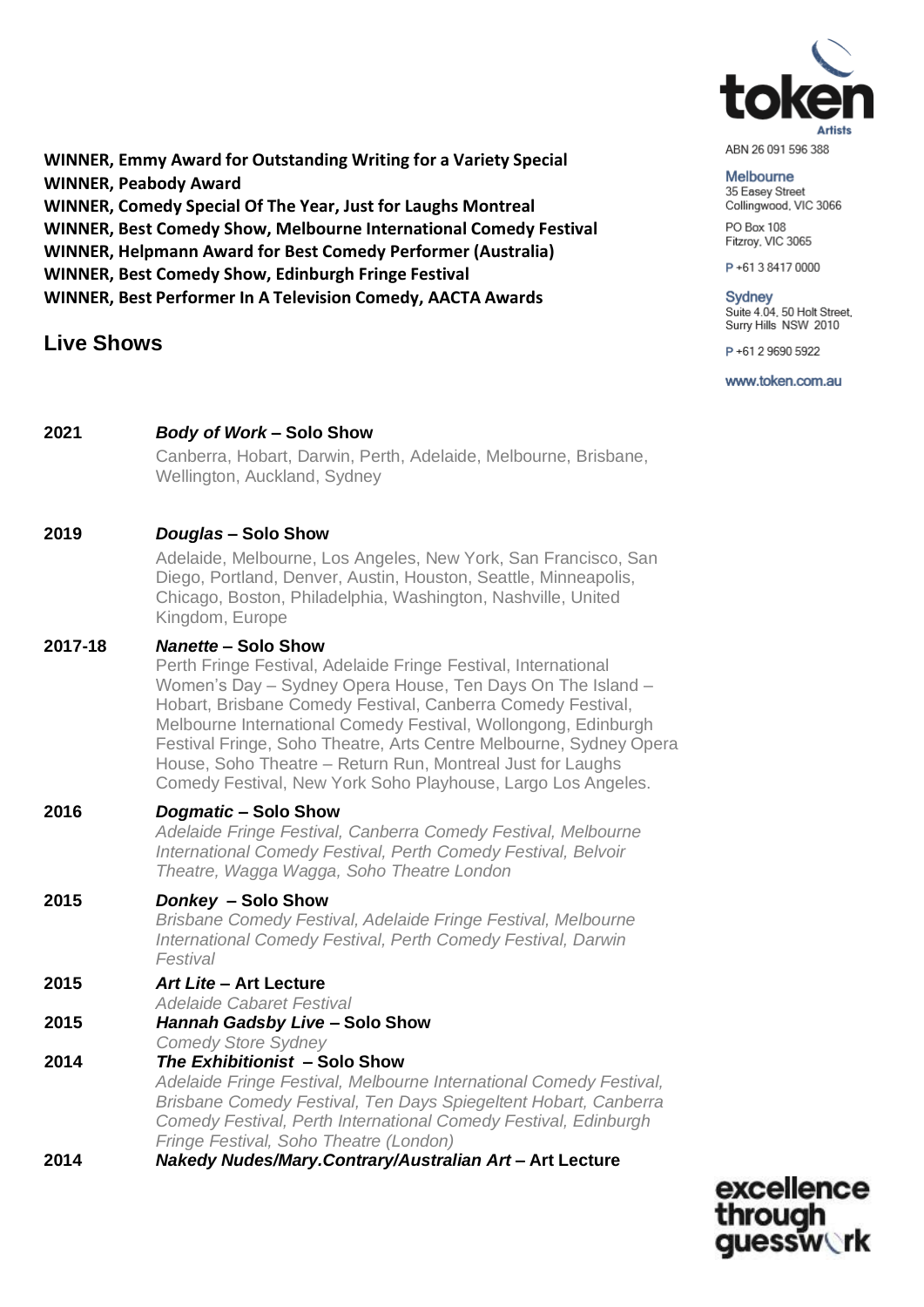*NGV Art Lecture Series, Melbourne*

- **2013** *Happiness is a Bedside Table* **– Solo Show** *Adelaide Fringe Festival, Melbourne International Comedy Festival, Brisbane Comedy Festival, Perth Comedy Festival, Edinburgh Fringe Festival, Canberra Theatre Centre, Soho Theatre London, Brighton Comedy Festival, Sydney Comedy Store*
- **2013** *Nakedy Nudes* **– Art Lecture** *National Gallery of Victoria during the Melbourne International*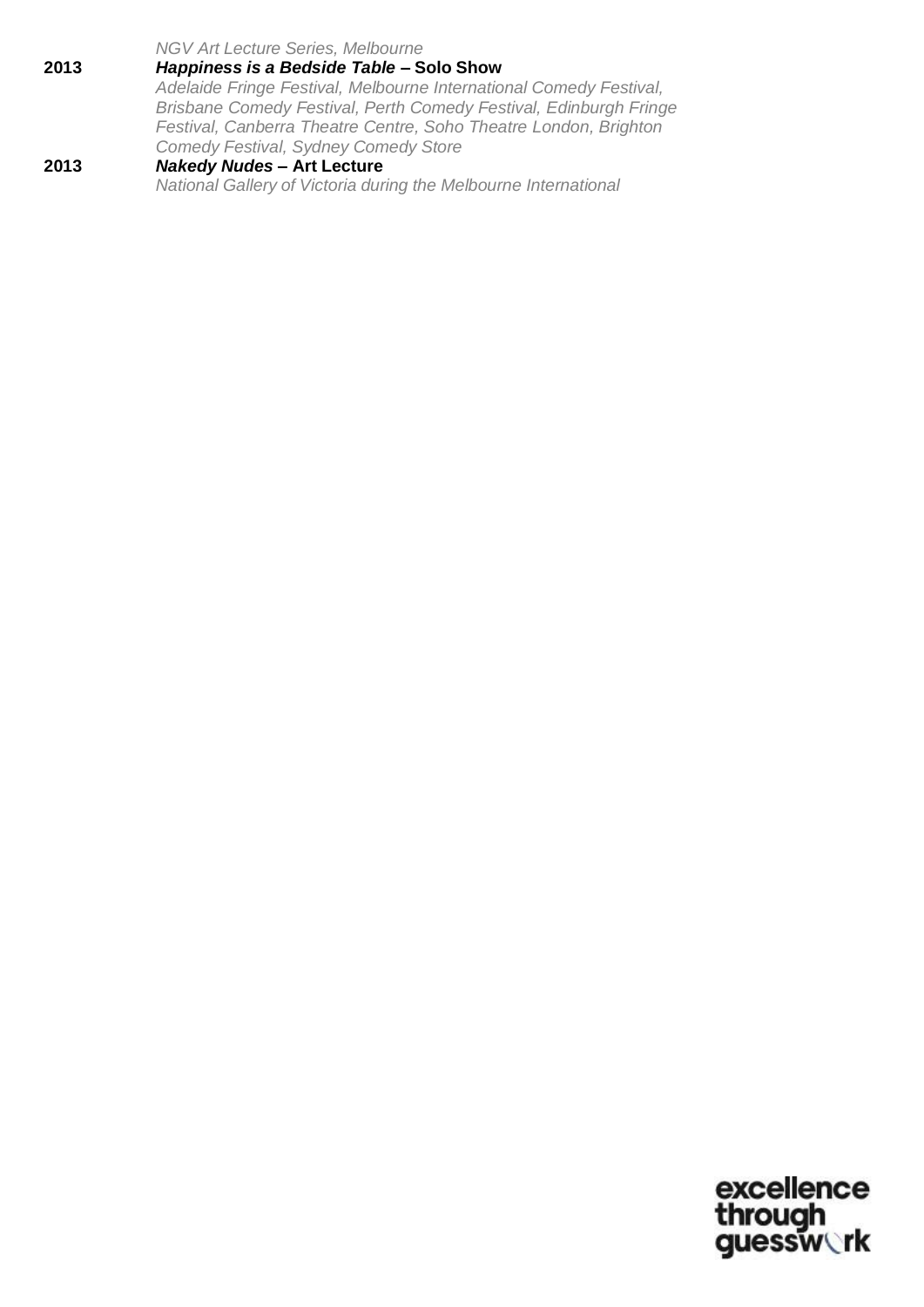

Melbourne 35 Easey Street Collingwood, VIC 3066

PO Box 108 Fitzroy, VIC 3065 P+61384170000

Sydney<br>Suite 4.04, 50 Holt Street,<br>Surry Hills NSW 2010

P+61 2 9690 5922

www.token.com.au

|      | Comedy Festival, Edinburgh Fringe Festival, Campbelltown Arts<br>Centre, Art Space Mackay.                                                                                                                                                                                                           |  |  |  |  |  |
|------|------------------------------------------------------------------------------------------------------------------------------------------------------------------------------------------------------------------------------------------------------------------------------------------------------|--|--|--|--|--|
| 2013 | <b>Mary.Contrary - Art Lecture</b><br>Ten Days on the Island Festival, Kings Place London                                                                                                                                                                                                            |  |  |  |  |  |
| 2012 | Hannah Wants A Wife - Solo Show<br>Adelaide Fringe Festival, Melbourne International Comedy Festival,<br>Brisbane Comedy Festival, Perth International Comedy Festival,<br><b>Edinburgh Fringe Festival</b>                                                                                          |  |  |  |  |  |
| 2012 | Mary.Contrary - Art Lecture<br>National Gallery of Victoria during the Melbourne<br>International Comedy Festival, Edinburgh Fringe Festival                                                                                                                                                         |  |  |  |  |  |
| 2011 | <b>Mrs Chuckles - Solo Show</b><br>Belvoir St Theatre, Melbourne International Comedy Festival,<br>Adelaide Fringe Festival, Brisbane Comedy Festival, Wild West<br>Comedy Fest (Perth), New Zealand Comedy Festival, Campbelltown<br>Arts Centre, Edinburgh Fringe Festival, Soho Theatre (London). |  |  |  |  |  |
| 2011 | The History of the National Gallery of Victoria - Art History<br>Lecture                                                                                                                                                                                                                             |  |  |  |  |  |
|      | National Gallery of Victoria during the Melbourne International<br><b>Comedy Festival</b>                                                                                                                                                                                                            |  |  |  |  |  |
| 2010 | The Cliff Young Shuffle - Solo Show<br>Melbourne International Comedy Festival, Adelaide Fringe Festival,<br>Sydney Comedy Festival, Brisbane Comedy Festival, New Zealand<br>International Comedy Festival, Edinburgh Fringe Festival,                                                              |  |  |  |  |  |
| 2010 | <b>International Art History - Art History Lecture</b><br>National Gallery of Victoria during the Melbourne International<br><b>Comedy Festival</b>                                                                                                                                                  |  |  |  |  |  |
| 2009 | Kiss Me Quick I'm Full Of Jubes - Solo Show<br>Melbourne International Comedy Festival, New Zealand International<br>Comedy Festival, Edinburgh Fringe Festival, Melbourne Fringe<br>Festival                                                                                                        |  |  |  |  |  |
| 2009 | Australian Art History With A Comic - Art History Lecture<br>National Gallery of Victoria during the Melbourne International<br><b>Comedy Festival</b>                                                                                                                                               |  |  |  |  |  |
| 2008 | Meat, The Musical – with Amelia Jane Hunter<br>Melbourne International Comedy Festival, Enmore Theatre                                                                                                                                                                                               |  |  |  |  |  |
| 2007 | <b>Hannah Gadsby is Wrong and Broken</b><br><b>Adelaide Fringe Festival</b>                                                                                                                                                                                                                          |  |  |  |  |  |

### **Television – Appearances, Stand Up and Presenting**

| 2020 | <b>Netflix</b> | Best of Stand-Up 2020                          |
|------|----------------|------------------------------------------------|
| 2020 | NBC.           | The Tonight Show Starring Jimmy Fallon (Guest) |
| 2019 | CBS.           | The Late Show with Stephen Colbert (Guest)     |
| 2018 | NBC.           | The Tonight Show Starring Jimmy Fallon         |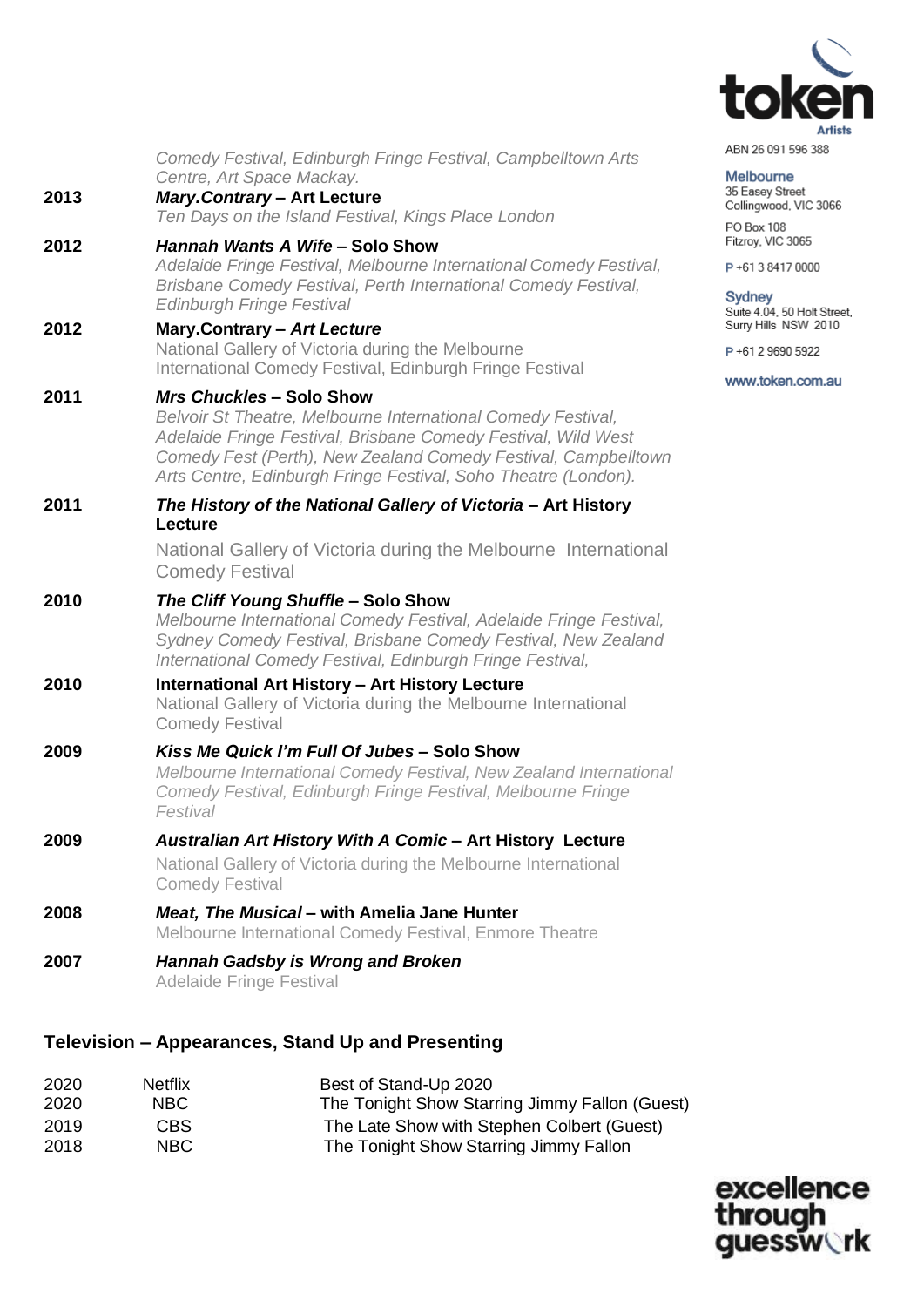|      |      | (Guest)                   |
|------|------|---------------------------|
| 2018 | NBC. | Late Night with Seth Meye |
| 2018 | NBC. | Emmy Awards (Presenter)   |

(Guest) Late Night with Seth Meyers (Guest)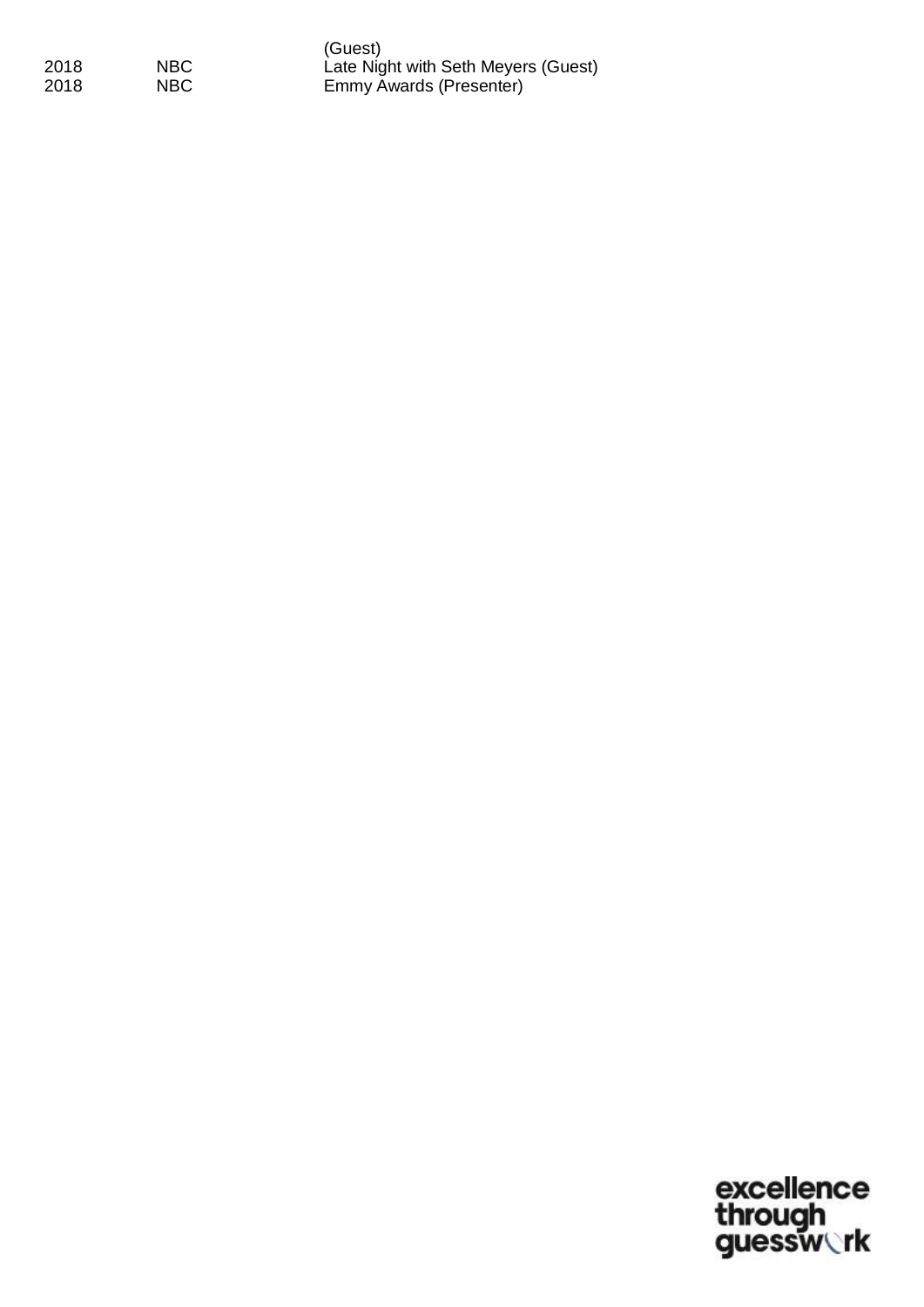

|  | ABN 26 091 596 388 |  |
|--|--------------------|--|
|  |                    |  |

#### Melbourne

35 Easey Street Collingwood, VIC 3066

PO Box 108 Fitzroy, VIC 3065

P+61384170000

Sydney<br>Suite 4.04, 50 Holt Street,<br>Surry Hills NSW 2010

P+61 2 9690 5922

www.token.com.au

| 2018    | <b>Netflix</b>        | Nanette (Netflix Original Comedy Special)                       |
|---------|-----------------------|-----------------------------------------------------------------|
| 2018    | ABC1                  | Hannah Gadsby's Nakedy Nudes                                    |
|         |                       | (original concept, writer and presenter)                        |
| 2016    | <b>Comedy Channel</b> | Just For Laughs Sydney Stand Up Series                          |
|         |                       | (stand up spot)                                                 |
| 2016    | Network Ten           | Melbourne International Comedy                                  |
|         |                       | Festival Gala (stand up spot)                                   |
| 2015    | <b>Comedy Channel</b> | Just For Laughs at the Sydney Opera House                       |
|         |                       | (stand up spot)                                                 |
| 2015    | Network Ten           | Melbourne International Comedy                                  |
|         |                       | Festival Gala (stand up spot)                                   |
| 2014    | ABC TV                | Hannah Gadsby's Oz (writer and host)                            |
| 2014    | Network Ten           | Melbourne International Comedy                                  |
|         |                       | Festival Gala (stand up spot)                                   |
| 2014    | ABC <sub>2</sub>      | Comedy Up Late (stand up spot)                                  |
| 2013    | <b>ABC TV</b>         | Adam Hills Tonight (Weekly regular)                             |
| 2013    | Network Ten           | Melbourne International Comedy                                  |
|         |                       | Festival Gala (stand up spot)                                   |
| 2011-12 | <b>ABC TV</b>         | Adam Hills In Gordon Street Tonight                             |
|         |                       | (Weekly Regular)                                                |
| 2012    | Network Ten           | Melbourne International Comedy                                  |
| 2012-14 | ABC TV                | Festival Gala (stand up spot)<br>Agony Aunts (Guest)            |
| 2011    | <b>ABC TV</b>         | National Gallery of Victoria, 150 <sup>th</sup>                 |
|         |                       |                                                                 |
|         |                       | <b>Birthday Special - Documentary</b><br>(writer and performer) |
| 2011    | <b>Network Ten</b>    | Melbourne International Comedy                                  |
|         |                       | Festival Gala (Stand Up)                                        |
| 2010    | <b>ABC TV</b>         | <b>Spicks And Specks (Guest)</b>                                |
| 2010    | <b>ABC TV</b>         | Hannah Gadsby Goes Domestic                                     |
|         |                       | - Documentary Special (Writer and performer)                    |
| 2010    | TV3 NZ                | 7 Days (Guest)                                                  |
| 2010    | Network Ten           | Melbourne International Comedy                                  |
|         |                       | Festival Gala (Stand Up)                                        |
| 2009    | <b>Network Ten</b>    | Good News Week (Guest)                                          |
| 2009    | <b>Network Ten</b>    | Melbourne International Comedy                                  |
|         |                       | Festival Gala (Stand Up)                                        |
| 2009    | <b>Comedy Channel</b> | <b>Sydney Comedy Festival Gala</b>                              |
|         |                       | (Stand Up)                                                      |
| 2009    | TV-2 NZ               | <b>New Zealand Comedy Festival</b>                              |
|         |                       | Gala (Stand Up)                                                 |
| 2008    | TV-2 NZ               | Comedy Christmas Gala (Stand                                    |
|         |                       | Up)                                                             |
| 2008    | <b>Comedy Channel</b> | A Night At The Festival Club                                    |
|         |                       | (Melbourne International Comedy Festival)                       |

Plus various appearances on panel television and interview programs.

## **Television - Acting**

| 2014-16 | ABC/Pivot.tv (USA) Please Like Me (Hannah) Seasons 2-4 |  |  |
|---------|--------------------------------------------------------|--|--|
|         |                                                        |  |  |